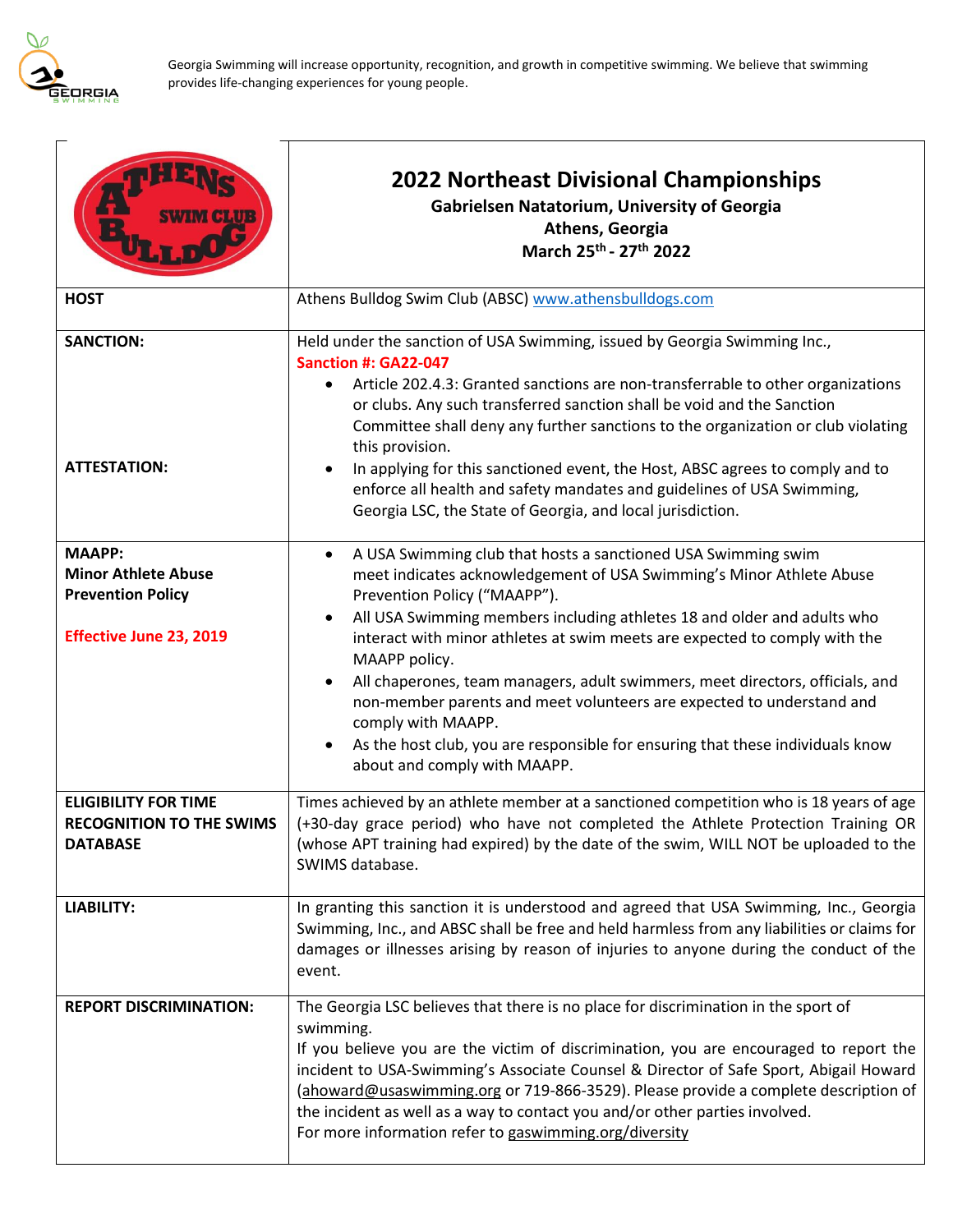| D, E, & $I =$ Reference /    | Gaswim.org                                                         |                                                                                                                                                                               |  |
|------------------------------|--------------------------------------------------------------------|-------------------------------------------------------------------------------------------------------------------------------------------------------------------------------|--|
| <b>Informational Section</b> | Georgia Swimming LSC: D, E, & I (teamunify.com)                    |                                                                                                                                                                               |  |
|                              |                                                                    |                                                                                                                                                                               |  |
| <b>MEET DIRECTOR:</b>        | Jonathan Foggin: jonathan@athensbulldogs.com                       |                                                                                                                                                                               |  |
| <b>MEET REFEREE:</b>         | Shami Jones shamicjones@gmail.com                                  |                                                                                                                                                                               |  |
| <b>STARTER:</b>              | David Kennedy                                                      |                                                                                                                                                                               |  |
| <b>STROKE AND TURN:</b>      | Sharon Logan                                                       |                                                                                                                                                                               |  |
| <b>ADMIN OFFICIAL:</b>       | Rhonda Ackerman - rfackerman@windstream.net                        |                                                                                                                                                                               |  |
| <b>SAFETY DIRECTOR:</b>      | Mike Radford                                                       |                                                                                                                                                                               |  |
| <b>FACILITY:</b>             | <b>UGA Gabrielsen Natatorium</b>                                   |                                                                                                                                                                               |  |
|                              | 330 River Road,                                                    |                                                                                                                                                                               |  |
|                              | Athens, GA 30602                                                   |                                                                                                                                                                               |  |
|                              |                                                                    | This facility's competition pool is an 8 lane, 25-yard pool with Colorado timing and                                                                                          |  |
|                              |                                                                    | scoreboard. The competition course has been certified in accordance with 104.2.2C(4).                                                                                         |  |
|                              |                                                                    | The certification is on file with USA Swimming, Inc., and Georgia Swimming, Inc. The pool                                                                                     |  |
|                              |                                                                    | depth at the start end equals (8 feet) and turn end depth equals (8 feet). 10 warm-up lanes                                                                                   |  |
|                              | will be available.                                                 |                                                                                                                                                                               |  |
| <b>SCHEDULE:</b>             | Friday, March 25th                                                 |                                                                                                                                                                               |  |
|                              | Timed finals warm-up:                                              | 4:00 PM-4:50 PM                                                                                                                                                               |  |
|                              | Timed Finals start time:                                           | 5:00 PM                                                                                                                                                                       |  |
|                              | Saturday & Sunday, March 26th & 27th                               |                                                                                                                                                                               |  |
|                              | Preliminary warm-up:                                               | $7:00$ AM $-$ 8:10 AM                                                                                                                                                         |  |
|                              | Preliminary start time:                                            | 8:15 AM                                                                                                                                                                       |  |
|                              | Timed Finals warm-up:                                              | 11:30 AM - 12:20 PM                                                                                                                                                           |  |
|                              | Timed Finals start time:                                           | 12:30 PM                                                                                                                                                                      |  |
|                              | Finals warm-up:                                                    | 4:00 PM $-$ 4:50PM                                                                                                                                                            |  |
|                              | Finals start time:                                                 | 5:00 PM                                                                                                                                                                       |  |
|                              |                                                                    |                                                                                                                                                                               |  |
| <b>MEET FORMAT:</b>          | All events Friday will be timed finals.                            |                                                                                                                                                                               |  |
|                              |                                                                    | All events Saturday and Sunday (with the exception of the 1650 Free) will be swum in a                                                                                        |  |
|                              |                                                                    | prelims/finals format for the 11-12, 13-14, and Senior age groups. Finals will be run with                                                                                    |  |
|                              |                                                                    | an A and B final for the 11-12, 13-14 and Senior age groups. A finals will swim first to                                                                                      |  |
|                              |                                                                    | ensure a full heat. All relays will be contested in the prelim sessions as timed finals.                                                                                      |  |
|                              |                                                                    | All 10 & Under events will be contested in a mid-day timed final session. It is anticipated                                                                                   |  |
|                              |                                                                    | that the meet will be run in two 8-lane courses. The lane configuration and pool                                                                                              |  |
|                              | assignments will be announced once all entries have been received. |                                                                                                                                                                               |  |
|                              |                                                                    |                                                                                                                                                                               |  |
|                              |                                                                    | With the exception of the 400 IM, 500 Free and 1650 Free, all events will be pre-seeded.                                                                                      |  |
|                              |                                                                    | The 400 IM and 500 Free will be swum slow-to-fast. Meet management reserves the right<br>to limit the 1650 to two heats of women and two heats of men. The order for the 1650 |  |
|                              | Free will be determined after entries are in.                      |                                                                                                                                                                               |  |
|                              |                                                                    |                                                                                                                                                                               |  |
| <b>ENTRY FEES:</b>           | <b>Individual Events:</b><br>\$6.00<br>$\bullet$                   |                                                                                                                                                                               |  |
|                              | \$12.00<br>Relays:<br>٠                                            |                                                                                                                                                                               |  |
|                              | Swimmer Surcharge: \$15.00                                         |                                                                                                                                                                               |  |
|                              | ٠<br>Late entries are double the normal fee.<br>$\bullet$          |                                                                                                                                                                               |  |
|                              |                                                                    |                                                                                                                                                                               |  |
| <b>ELIGIBILITY:</b>          |                                                                    | <b>OPEN</b> to all USA-registered swimmers from teams in GASI Northeast Division: ABSC, ASL,                                                                                  |  |
|                              |                                                                    | BAY, GA, GAS, HRST, LA, MORG, NGR, ROCK, SHOC, SUMM, WW. ABSC will not allow                                                                                                  |  |
|                              |                                                                    | unregistered swimmers, coaches, officials, or teams to participate in this meet.                                                                                              |  |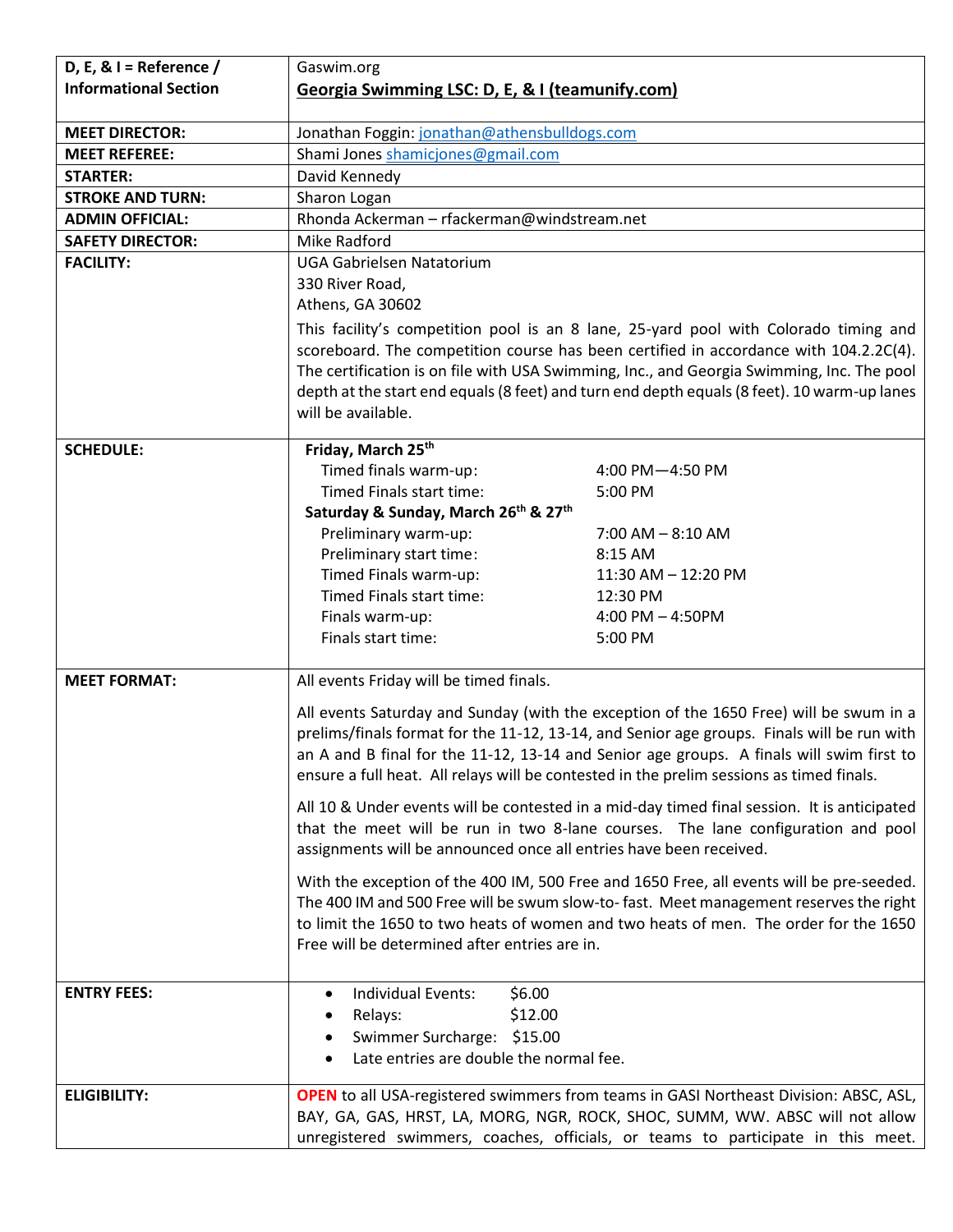|                          | No swimmer will be permitted to compete unless the swimmer is a member in as provided<br>in Article 302.                                                                                                                                                                                                                                                                                                   |
|--------------------------|------------------------------------------------------------------------------------------------------------------------------------------------------------------------------------------------------------------------------------------------------------------------------------------------------------------------------------------------------------------------------------------------------------|
| <b>ENTRIES:</b>          | Swimmers in the prelim/final session may swim a maximum of three (3) individual<br>events per day. Timed final sessions are limited to four (4) individual events per day.                                                                                                                                                                                                                                 |
| <b>CHECK IN</b>          | Deck entries can be made with the clerk of course up to 30 minutes before the start of the                                                                                                                                                                                                                                                                                                                 |
| <b>CLERK of COURSE</b>   | session. In order to be seeded into the 1650 Free swimmers must check in with the Clerk<br>of Course by the end of Saturday's prelim session. Swimmers who do not make the top<br>two heats (if entries are limited) in the 1650 Free will have the option of being seeded in<br>an alternate event for the Sunday session.                                                                                |
| <b>ENTRY SUBMISSION:</b> | March 18th, 2022 by 6:00 pm<br>Submit entries in a format suitable for import into Hy-Tek Meet Manager. Entries must<br>include the USA Swimming Club Code and each swimmer's USA Swimming number, first<br>and last name, age, and seeding time for each event entered.                                                                                                                                   |
| <b>RULES:</b>            | Tech Suit Restriction for 12-and-Under Swimmers:                                                                                                                                                                                                                                                                                                                                                           |
|                          | https://www.usaswimming.org/news/2020/08/24/tech-suit-restriction-for-12-and-under-swimmers<br>102.8 SWIMWEAR .1 Design                                                                                                                                                                                                                                                                                    |
|                          | F. No Technical Suit may be worn by any 12 & Under USA Swimming athlete member in                                                                                                                                                                                                                                                                                                                          |
|                          | competition at any Sanctioned, Approved or Observed meet.                                                                                                                                                                                                                                                                                                                                                  |
|                          | 1) A Technical Suit is one that has the following components:                                                                                                                                                                                                                                                                                                                                              |
|                          | a. Any suit with any bonded or taped seams regardless of its fabric or silhouette; or                                                                                                                                                                                                                                                                                                                      |
|                          | b. Any suit with woven fabric extending past the hips.                                                                                                                                                                                                                                                                                                                                                     |
|                          | (Note: WOVEN FABRIC-A suit with woven fabric and sewn seams that does not extend<br>below the hips is permitted.) (Note: KNIT FABRIC-A suit with knit fabric and sewn seams<br>not extending below the knees is permitted.)<br>This rule is in effect for all USA Swimming competitions in the United States, so<br>any manufacturer or vendor selling a suit in the United States is subject to the above |
|                          | rule. No Technical Suits may be worn by any 12-Under USA Swimming athlete member in<br>competition at any Sanctioned, Approved or Observed meet.                                                                                                                                                                                                                                                           |
|                          | Current USA Swimming Rules, including the Minor Athlete Abuse Prevention Policy<br>("MAAPP"), will govern this meet.                                                                                                                                                                                                                                                                                       |
|                          | Use of audio or visual recording devices, including a cell phone, is not permitted in<br>changing areas, behind the blocks (Including warm-up, warm-down, and Competition),<br>rest rooms or locker rooms.                                                                                                                                                                                                 |
|                          | Any swimmer entered in the meet, must be certified by a USA Swimming member-coach<br>as being proficient in performing a racing start or must start each race from within the<br>water. When unaccompanied by a member coach, it is the responsibility of the swimmer<br>or the swimmer's legal guardian to ensure compliance with this requirement.                                                       |
|                          | Deck changes are prohibited. (Defined as changing, in whole or in part, into or out of a<br>swimsuit when wearing just one suit in an area other than a permanent or temporary<br>locker room, bathroom, changing room or other space designated for changing purposes).<br>Swimmers participating in deck changing could be subject to removal from further<br>competition in the meet.                   |
|                          | On deck registrations will not be permitted during this event.                                                                                                                                                                                                                                                                                                                                             |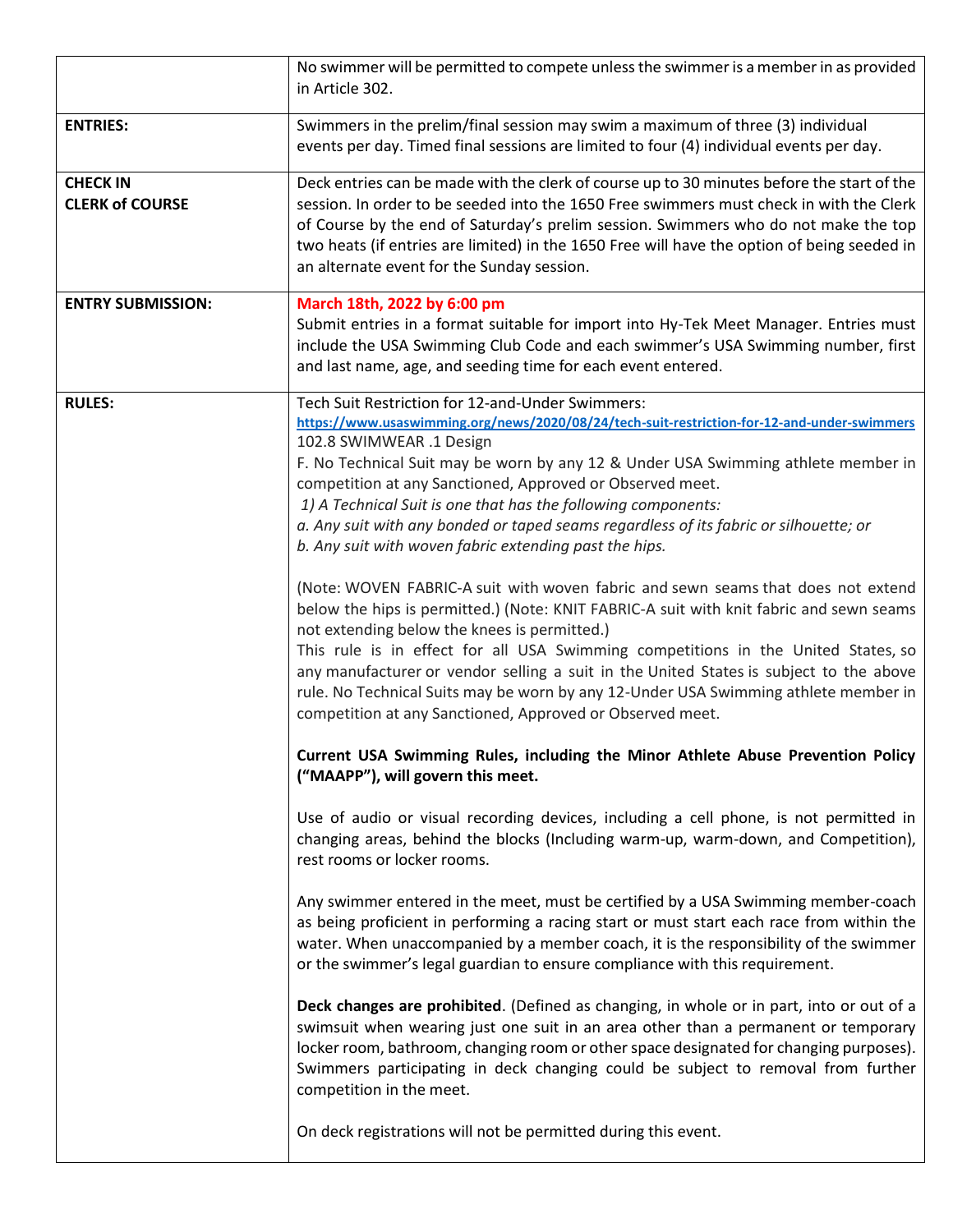|                                              | Operation of a drone, or any other flying apparatus, is prohibited over the venue (pools,<br>athlete/coaches' areas, spectator areas and open ceiling locker rooms) any time athletes,<br>coaches, officials and /or spectators are present. Exceptions may be granted with prior<br>written approval by the Program Operations Vice Chair, Program & Events Committee<br>Chair, or designee.                                                                                                                                                                                                                                                                                      |
|----------------------------------------------|------------------------------------------------------------------------------------------------------------------------------------------------------------------------------------------------------------------------------------------------------------------------------------------------------------------------------------------------------------------------------------------------------------------------------------------------------------------------------------------------------------------------------------------------------------------------------------------------------------------------------------------------------------------------------------|
|                                              | All referees, starters, administrative officials, chief judges, and stroke and turn judges,<br>serving in an official capacity in a sanctioned event, must be non-athlete members of USA<br>Swimming or members of other FINA-member organizations. All meet directors for meets<br>sanctioned by USA Swimming must be members of USA Swimming. Except for coaches<br>accompanying athletes participating under the provisions of 202.9 or USA Swimming's<br>"open border" policy, all persons acting in any coaching capacity in a sanctioned event<br>must be coach members of USA Swimming.                                                                                     |
|                                              | Photos and videos may be taken of swimmers during the meet by parents or a professional<br>photographer retained by the host club. All participants agree to be filmed or<br>photographed by photographers designated by the meet host and to allow the meet host<br>the right to use names, pictures, likenesses, and biographical information before, during,<br>or after the period of participation in Georgia Swimming competitions to promote<br>swimming and meets hosted by the meet organizer. If you do not wish to have your<br>child(ren) photographed, you may withdraw your consent by informing the Meet Director<br>before the start of the first day of the meet. |
|                                              | A swimmer must start and finish the race in the same lane.                                                                                                                                                                                                                                                                                                                                                                                                                                                                                                                                                                                                                         |
|                                              | Deck Pass is acceptable proof of USA Swimming membership.                                                                                                                                                                                                                                                                                                                                                                                                                                                                                                                                                                                                                          |
|                                              | Swimmers participating under the provisions of 202.9 or USA Swimming's "open border"<br>policy must be under the supervision of their own coach or a USA Swimming member<br>coach. The Meet Director or Meet Referee may assist the swimmer in deciding for such<br>supervision, but it is the swimmer's responsibility to make such arrangements prior to the<br>start of the meet.                                                                                                                                                                                                                                                                                               |
| <b>COACHES:</b>                              | Coaches must wear their coaches' registration card at all times on the deck. DECK PASS<br>is a valid form of verification that all certifications are current.<br>There will be a coaches meeting held in the hospitality room on March 25 <sup>th</sup> at 3:40 pm                                                                                                                                                                                                                                                                                                                                                                                                                |
| <b>OFFICIALS:</b>                            | ABSC welcomes visiting officials and apprentices and will appreciate help in officiating this<br>competition. There will be an official's meeting 30 minutes prior to the start of each<br>session. The official's uniform will consist of a white polo collared shirt, navy blue shorts,<br>skirts or slacks with white socks and shoes. All officials must present at check in, their<br>current LSC Officials Certification Card; OR a recently completed Apprentice Form; AND<br>proof of current USA Swimming Non-Athlete membership. Credentials may be required<br>for deck access and hospitality.                                                                         |
| <b>MEET COMMITTEE / MEET</b><br><b>JURY:</b> | The Meet Committee / Meet Jury shall be established during the coaching meeting or prior<br>to the competition and shall consist of the Meet Director, Meet Referee, Coaches, and<br>athlete members, as appropriate. As defined in the Official Glossary (2021 USA Swimming<br>Rulebook).                                                                                                                                                                                                                                                                                                                                                                                         |
| <b>AWARDS:</b>                               | Medals will be given to the top 3 finishers in each individual event and the top finisher in<br>each relay event. Ribbons will be given for the 4th - 8th finishers in individual events and<br>2nd and 3rd finishers in relay events.                                                                                                                                                                                                                                                                                                                                                                                                                                             |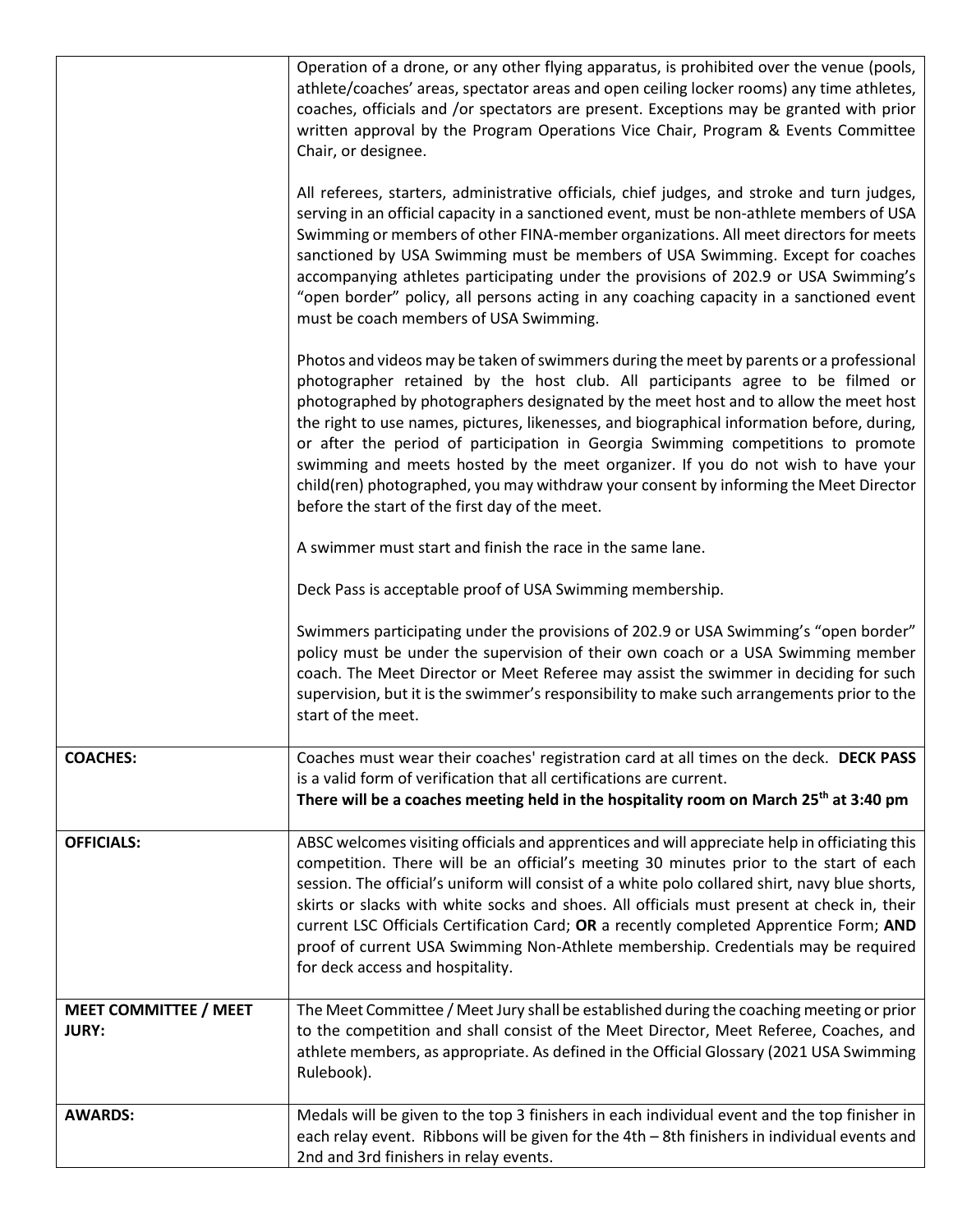|                                | An award will be given to the Northeastern Division club showing the most team spirit. A<br>five-member spirit award committee comprised of coaches, officials, and pool staff will be<br>selected at the beginning of the meet. Their decision on the winner of the award will be<br>announced at Sunday evening's finals session |
|--------------------------------|------------------------------------------------------------------------------------------------------------------------------------------------------------------------------------------------------------------------------------------------------------------------------------------------------------------------------------|
| <b>SCORING:</b>                | This meet will be scored to 16 <sup>th</sup> place.                                                                                                                                                                                                                                                                                |
|                                | 20-17-16-15-14-13-12-11-9-7-6-5-4-3-2-1                                                                                                                                                                                                                                                                                            |
|                                | Relays score double points. Only two relays per team may score.                                                                                                                                                                                                                                                                    |
|                                | 40-34-32-30-28-26-24-22-18-14-12-10-8-6-4-2                                                                                                                                                                                                                                                                                        |
| <b>HOSPITALITY:</b>            | Hospitality will be provided for eligible individuals (i.e. Coaches, Officials, Volunteers)                                                                                                                                                                                                                                        |
| <b>GEORGIA WARM-UP POLICY:</b> | The Georgia Swimming approved warm-up guidelines will be followed for this meet.                                                                                                                                                                                                                                                   |
|                                | Warm-up lane assignments will be posted at the pool. USA Swimming Certified Coaches                                                                                                                                                                                                                                                |
|                                | must supervise in the vicinity of all warm-up activities.                                                                                                                                                                                                                                                                          |
|                                | <b>Refer www.gaofficials.org/documents &gt; Sanctions</b>                                                                                                                                                                                                                                                                          |
| <b>GEORGIA SCRATCH RULE:</b>   | <b>Refer www.gaofficials.org/documents &gt; Sanctions</b>                                                                                                                                                                                                                                                                          |
| <b>MISC. INFORMATION:</b>      | At the time of sanctioning, spectators are allowed at UGA events and will be allowed at<br>this meet. However, this has the potential to change depending on the COVID situation in<br>Athens. ABSC will rely on guidance from the UGA and the CDC on this matter and<br>announce any changes prior to the meet.                   |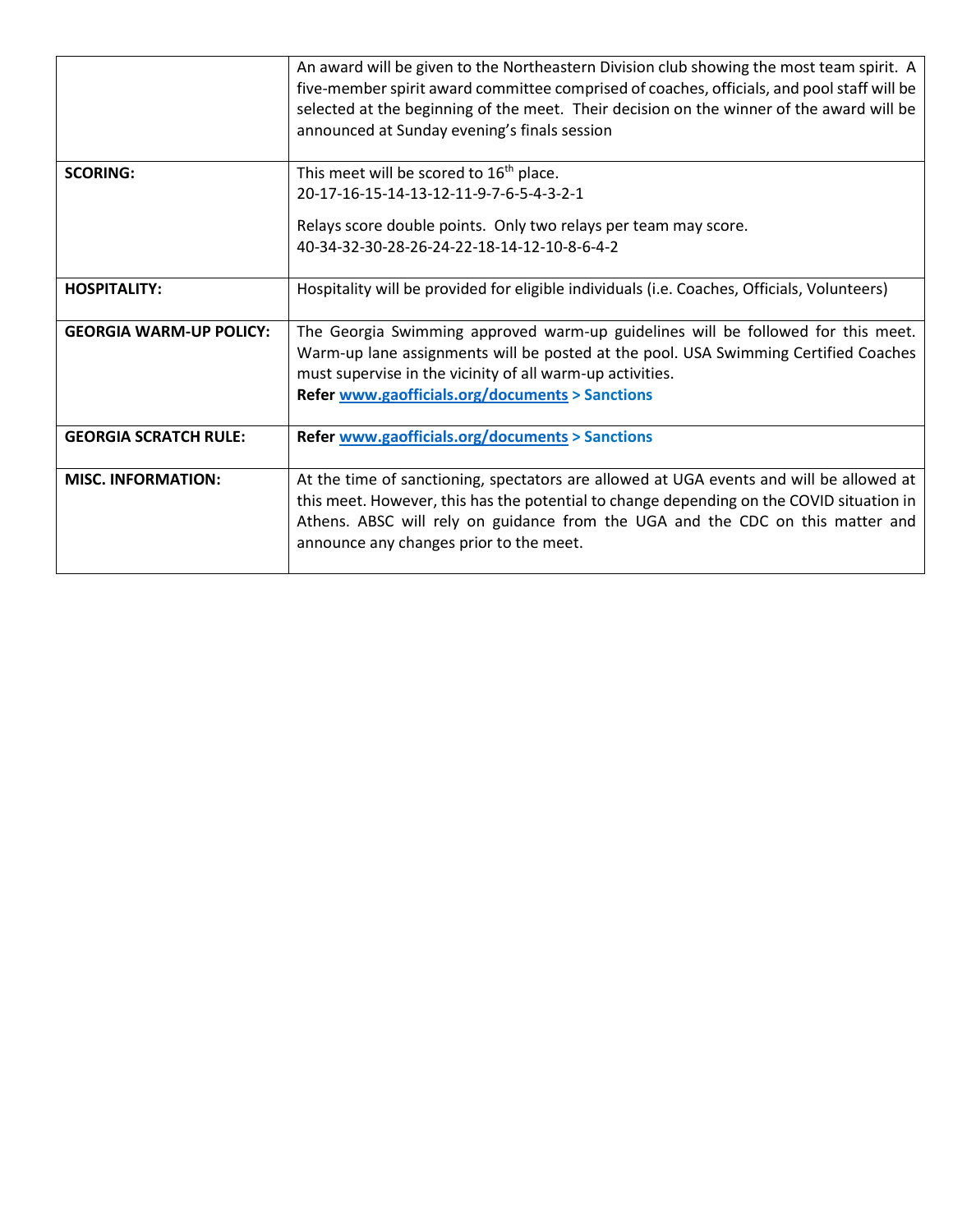| Women's                 | Qualifying |                     | Qualifying | Men's             |
|-------------------------|------------|---------------------|------------|-------------------|
| Event#                  | Standard   | Event               | Standard   | Event#            |
| 1                       | 3:38.49    | 10 & Under 200 IM   | 3:35.49    | 2                 |
| 3                       | 3:00.69    | 11-12 200 IM        | 2:57.59    | 4                 |
| 5                       | 6:05.79    | 13-14 400 IM *      | 5:41.79    | 6                 |
| 7                       | 5:57.59    | Senior 400 IM *     | 5:29.09    | 8                 |
| 9                       | 8:26.09    | 10 & Under 500 Free | 8:16.69    | 10                |
| 11                      | 7:09.09    | 11-12 500 Free      | 6:57.29    | 12                |
| 13                      | 6:49.39    | 13-14 500 Free      | 6:26.59    | 14                |
| 15                      | 6:40.69    | Senior 500 Free     | 6:12.59    | 16                |
| <b>Saturday Prelims</b> |            |                     |            | Warm-up 7:00 a.m. |

| Women's<br>Event # | Qualifying<br>Standard | Event                     | Qualifying<br>Standard | Men's<br>Event# |
|--------------------|------------------------|---------------------------|------------------------|-----------------|
| 17                 |                        | 11-12 100 IM              |                        | 18              |
| 19                 |                        | 13-14 200 IM              |                        | 20              |
| 21                 |                        | Senior 200 IM             |                        | 22              |
| 23                 |                        | 11-12 100 Free            |                        | 24              |
| 25                 |                        | 13-14 100 Free            |                        | 26              |
| 27                 |                        | Senior 100 Free           |                        | 28              |
| 29                 |                        | 11-12 100 Breast          |                        | 30              |
| 31                 | 3:11.99                | 13-14 200 Breast          | 2:58.39                | 32              |
| 33                 | 3:08.19                | Senior 200 Breast         | 2:48.69                | 34              |
| 35                 |                        | 11-12 100 Back            |                        | 36              |
| 37                 | 2:47.29                | 13-14 200 Back            | 2:37.09                | 38              |
| 39                 | 2:44.09                | Senior 200 Back           | 2:29.89                | 40              |
| 41                 |                        | 11-12 50 Fly              |                        | 42              |
| 43                 |                        | 13-14 100 Fly             |                        | 44              |
| 45                 |                        | Senior 100 Fly            |                        | 46              |
| 47                 |                        | 12 & Under 200 Free Relay |                        | 48              |
| 49                 |                        | 14 & Under 200 Free Relay |                        | 50              |
| 51                 |                        | Senior 200 Free Relay     |                        | 52              |

## Saturday Timed Finals **Warm-up 11:30 a.m.**

| Women's | Qualifying |                           | Qualifying | Men's  |
|---------|------------|---------------------------|------------|--------|
| Event # | Standard   | Event                     | Standard   | Event# |
| 53      |            | 8 & Under 100 IM          |            | 54     |
| 55      |            | 9-10 100 IM               |            | 56     |
| 57      |            | 8 & Under 25 Free         |            | 58     |
| 59      |            | 9-10 50 Free              |            | 60     |
| 61      |            | 8 & Under 50 Breast       |            | 62     |
| 63      | 1:58.09    | 9-10 100 Breast           | 1:53.59    | 64     |
| 65      |            | 8 & Under 25 Back         |            | 66     |
| 67      |            | 9-10 50 Back              |            | 68     |
| 69      |            | 8 & Under 50 Fly          |            | 70     |
| 71      | 1:53.99    | 9-10 100 Fly              | 1:52.39    | 72     |
| 73      |            | 8 & Under 100 Free Relay  |            | 74     |
| 75      |            | 10 & Under 200 Free Relay |            | 76     |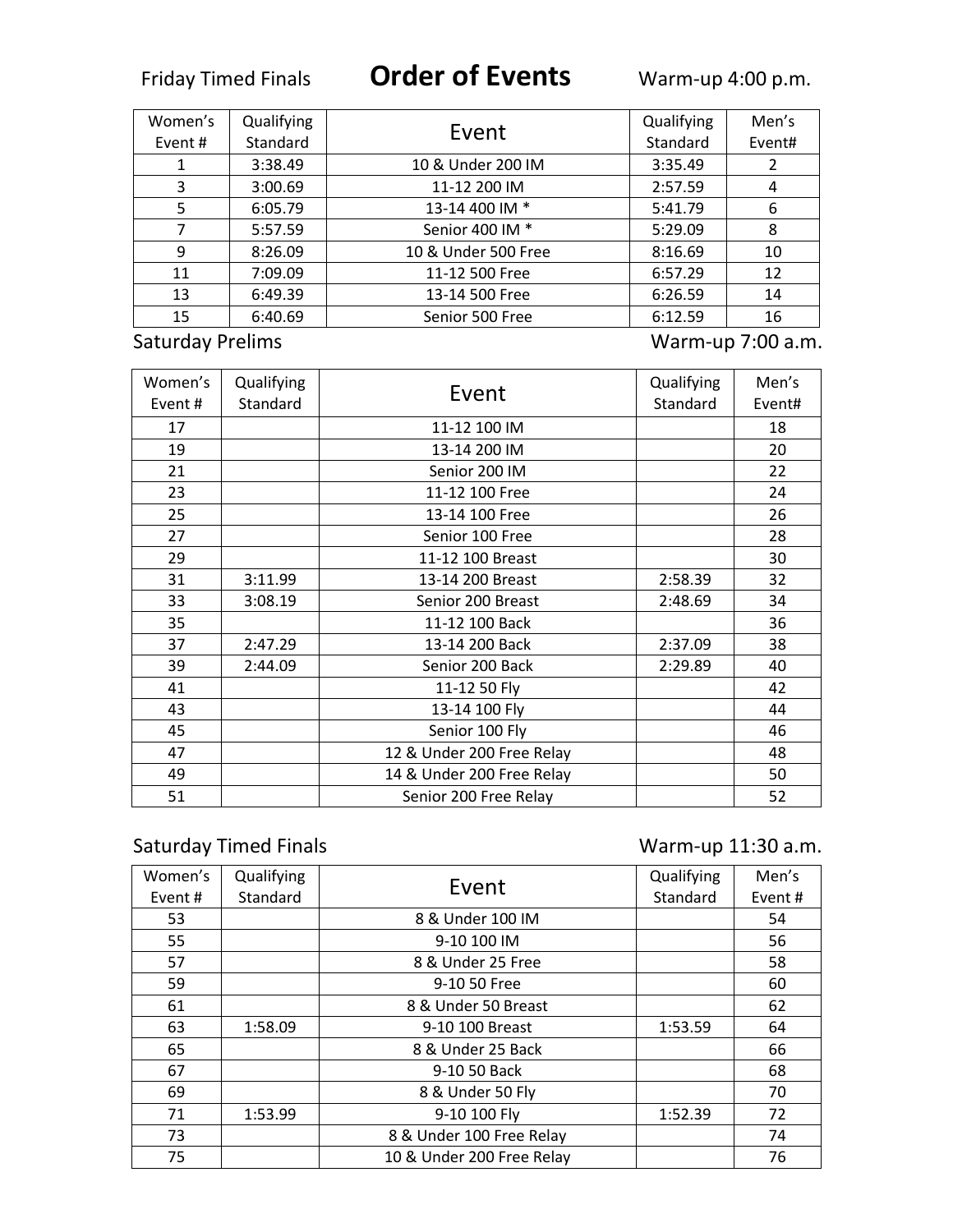| Women's<br>Event# | Qualifying<br>Standard | Event                       | Qualifying<br>Standard | Men's<br>Event# |
|-------------------|------------------------|-----------------------------|------------------------|-----------------|
| 77                |                        | Senior 200 Free             |                        | 78              |
| 79                |                        | 13-14 200 Free              |                        | 80              |
| 81                |                        | 11-12 200 Free              |                        | 82              |
| 83                |                        | Senior 100 Breast           |                        | 84              |
| 85                |                        | 13-14 100 Breast            |                        | 86              |
| 87                |                        | 11-12 50 Breast             |                        | 88              |
| 89                |                        | Senior 100 Back             |                        | 90              |
| 91                |                        | 13-14 100 Back              |                        | 92              |
| 93                |                        | 11-12 50 Back               |                        | 94              |
| 95                | 2:46.79                | Senior 200 Fly              | 2:31.39                | 96              |
| 97                | 2:50.09                | 13-14 200 Fly               | 2:38.29                | 98              |
| 99                |                        | 11-12 100 Fly               |                        | 100             |
| 101               |                        | Senior 50 Free              |                        | 102             |
| 103               |                        | 13-14 50 Free               |                        | 104             |
| 105               |                        | 11-12 50 Free               |                        | 106             |
| 107               |                        | Senior 200 Medley Relay     |                        | 108             |
| 109               |                        | 14 & Under 200 Medley Relay |                        | 110             |
| 111               |                        | 12 & Under 200 Medley Relay |                        | 112             |
| 113               |                        | <b>Senior 1650 Free</b>     |                        | 114             |

## Sunday Timed Finals **Warm-up 11:30 a.m.**

| Women's<br>Event# | Qualifying<br>Standard | Event                       | Qualifying<br>Standard | Men's<br>Event# |
|-------------------|------------------------|-----------------------------|------------------------|-----------------|
| 115               |                        | 8 & Under 100 Free          |                        | 116             |
| 117               |                        | 9-10 200 Free               |                        | 118             |
| 119               |                        | 8 & Under 25 Breast         |                        | 120             |
| 121               |                        | 9-10 50 Breast              |                        | 122             |
| 123               |                        | 8 & Under 50 Back           |                        | 124             |
| 125               | 1:41.99                | 9-10 100 Back               | 1:40.19                | 126             |
| 127               |                        | 8 & Under 25 Fly            |                        | 128             |
| 129               |                        | 9-10 50 Fly                 |                        | 130             |
| 131               |                        | 8 & Under 50 Free           |                        | 132             |
| 133               |                        | 9-10 100 Free               |                        | 134             |
| 135               |                        | 8 & Under 100 Medley Relay  |                        | 136             |
| 137               |                        | 10 & Under 200 Medley Relay |                        | 138             |

†Depending on timelines, Meet Management reserves to limit the 1650 Free to 2 heats or fewer.

Results will be posted both on Meet Mobile and at

[www.athensbulldogs.com](about:blank)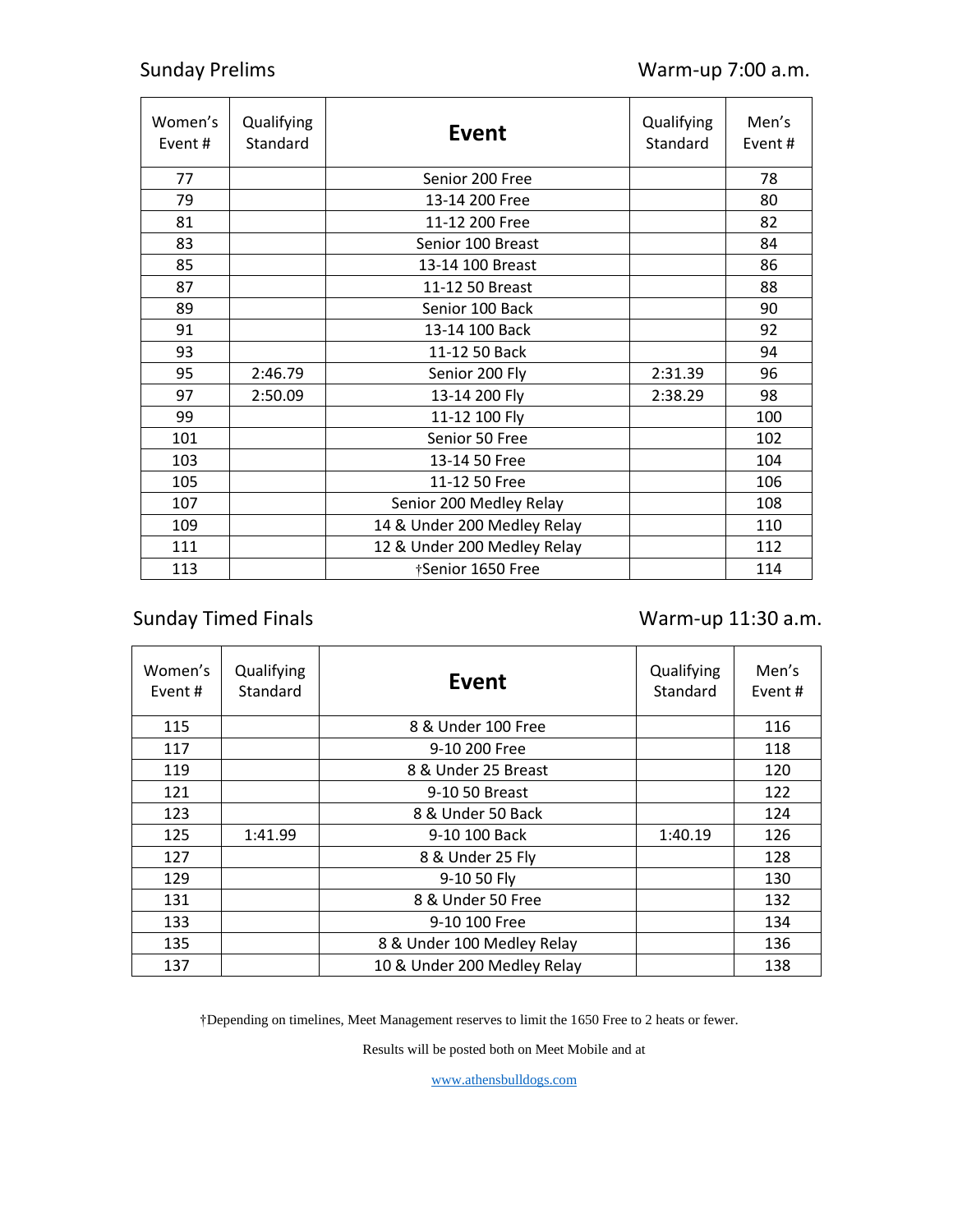## **Georgia Swimming**

#### Meet Safety Guidelines and Warm-up Procedures

#### I. Meet Safety Guidelines

- A. Coaches Responsibilities
	- 1. Coaches shall instruct their swimmers regarding swimming safety guidelines and warm-up procedures as they apply to conduct at meets and practices.
	- 2. Coaches shall instruct their swimmers regarding swimming safety guidelines and warm-up procedures as they apply to conduct at meets and practices.
	- 3. Coaches shall actively supervise their swimmers throughout the warm-up session at meets and at all practices.
	- 4. Coaches should maintain as much contact with their swimmers as possible, both verbal and visual, throughout the warm-up period.
	- 5. Coaches should stand near the starting end of the pool when starting swimmers on sprint or pace work.
- B. Host Team Responsibilities
	- 1. Marshaling
		- a. A minimum of two marshals who report to and receive instructions from the Meet Referee and/or Meet Director, shall be on deck during the entire warm-up session.
		- b. Whenever a sprint lane is open, an additional Marshall must be assigned to that lane's starting block.
		- c. Marshals shall be members of United States Swimming.
		- d. Marshals shall have the authority to move from the deck for the remainder of the warm-up session any swimmer or coach who is in violation of safety guidelines of warm-up procedures.
	- 2. Host teams shall provide signs for each lane at both ends of the pool which indicate the designated use during warm-up.
	- 3. Warm-up times and lane assignments shall be published in the meet information and posted at several locations around the pool area. The following statement shall appear in the meet information:

"Georgia Swimming Meet Safety Guidelines and Warm-up Procedures will be in effect at this meet."

- 4. An announcer shall be on duty for the entire warm-up session to announce lane and/or time changes and to assist with the conduct of the warm-up.
- 5. Hazards in locker rooms, on deck areas, used by coaches, swimmers, spectators, or officials shall be removed or clearly marked.
- 6. All starting platforms shall be anchored to the deck or bulkhead to remain stable at all times in accordance with United States Swimming rules.
- C. Miscellaneous

1. Backstrokers shall insure that they are not starting at the same time as a swimmer on the blocks. Swimmers shall not step up on the blocks if there is a backstroker waiting to start.

2. During competition, backstrokers shall enter the water feet first when given permission by the starter to enter the water. The penalty for failure to comply is disqualification.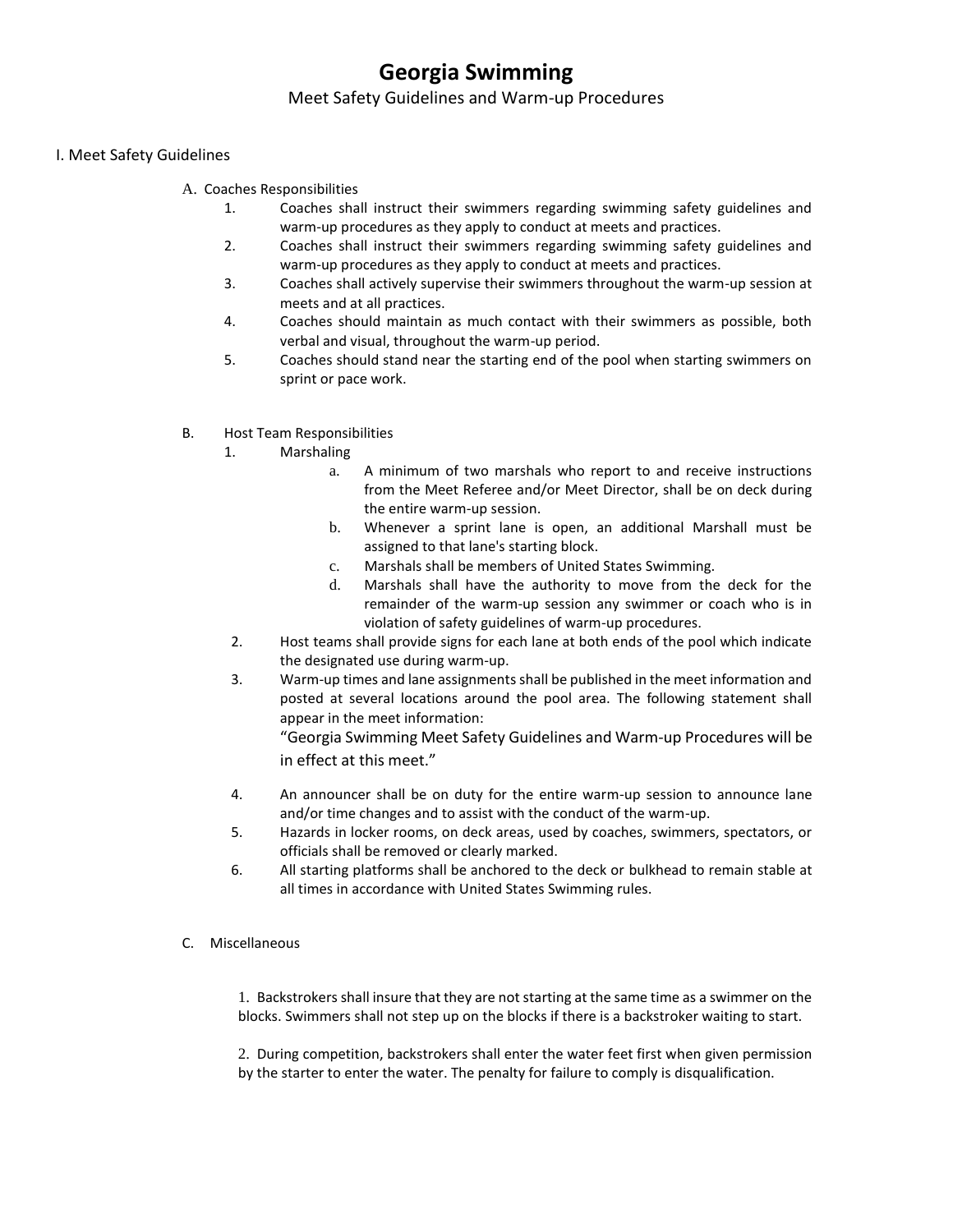## **Georgia Swimming Scratch Rule**

The Scratch Rule used in all meets in Georgia where the meet format includes preliminary heats, consolation finals, and finals, is the same "Scratch Rule" as found in Section 207.12 Administrative Conduct of USA Swimming Championships, of the 2010 USA Swimming Rules and Regulations. Certain Georgia LSC additions listed below apply to all timed final meets as well.

#### **207.12.6.D. Scratching from finals:**

(1) Any swimmer qualifying for a C, B, or A (bonus and consolation final or) final race in an individual event who fails to compete in said final shall be barred from further competition for the remainder of the meet, except as noted in paragraph E. A declared false start under 101.1.3F or deliberate delay of meet under101.1.5 is not permitted and will be regarded as a failure to compete.

(2) In the event of withdrawal or barring of a swimmer from competition the Referee shall fill the C, B, or A (bonus and consolation final or) final, when possible, with the next qualified swimmer(s). First and second alternates shall be announced along with the final qualifiers. These alternates shall not be penalized if unavailable to compete in the finals. (3) Where C and B (bonus and consolation) finals have not been swum and a barring or withdrawal is known to the Referee, the Referee shall reseed the C, B, or A (bonus final, consolation final and the) final, if necessary, to insert the alternate(s) in the appropriate lane(s), filling all lanes in the final.

(4) If the C or B (bonus and consolation) final has already been contested, the (championship) final shall be swum without reseeding for the empty lane(s).

#### **E. Exceptions for failure to compete – No penalty shall apply for failure to withdraw or compete in an individual event if:**

(1) The Referee is notified in the event of illness or injury and accepts the proof thereof.

(2) A swimmer qualifying for a C, B or A (bonus or consolation final or) final race based upon the results of the preliminaries notifies the Referee within thirty (30) minutes after announcement of the qualifiers for that race that they may not intend to compete and further declares their final intentions within thirty (30) minutes following their last individual preliminary event.

(3) It is determined by the Referee that failure to compete is caused by circumstances beyond the control of the swimmer."

#### **Georgia LSC Additions (Unless otherwise stated in the final sanctioned Meet Information):**

(1) Swimmers that qualify for any additional heats beyond the above mentioned "C, B and A" final heats as announced in the Meet Information will also be subject to the above rules concerning scratching from finals.

(2) In all deck seeded events, a swimmer who has checked in, been seeded and fails to compete in said event, shall be barred from his or her next individual event, except as noted in section E above. This rule also applies in timed finals meets where the meet management has placed limits on the number of heats to be contested or the number individual entries to be accepted for deck-seeded events.

(3) There is no scratch rule governing relays and there is no penalty regarding relay scratches.

(4) Qualifiers for all finals heats and the first and second alternates are those as identified the original results of the preliminary heat. Any qualifier who has moved up into this group as a result of the posting of corrected preliminary results after original results been posted shall not be subject to penalty.

(5) The meet official designated to receive initial intentions not to compete and final intentions shall be announced at the beginning of each session. It is suggested that this official be the Clerk of Course.

(6) On the final day of LSC Championship competitions, any swimmer who has checked for finals and fails to compete will be assessed a \$50 fine. This fine must be paid before the next LSC Championship meet in which the swimmer intends to compete or the swimmer will be barred from competition.

(7) A "Positive check-in procedure" shall be used for deck seeded events. A swimmer's intent to swim a race shall be denoted by the swimmer's or swimmer's coach's initials entered next to the swimmers name on the official entry sheet posted at the Clerk of Course.

Adopted by the HOD, April 18, 2010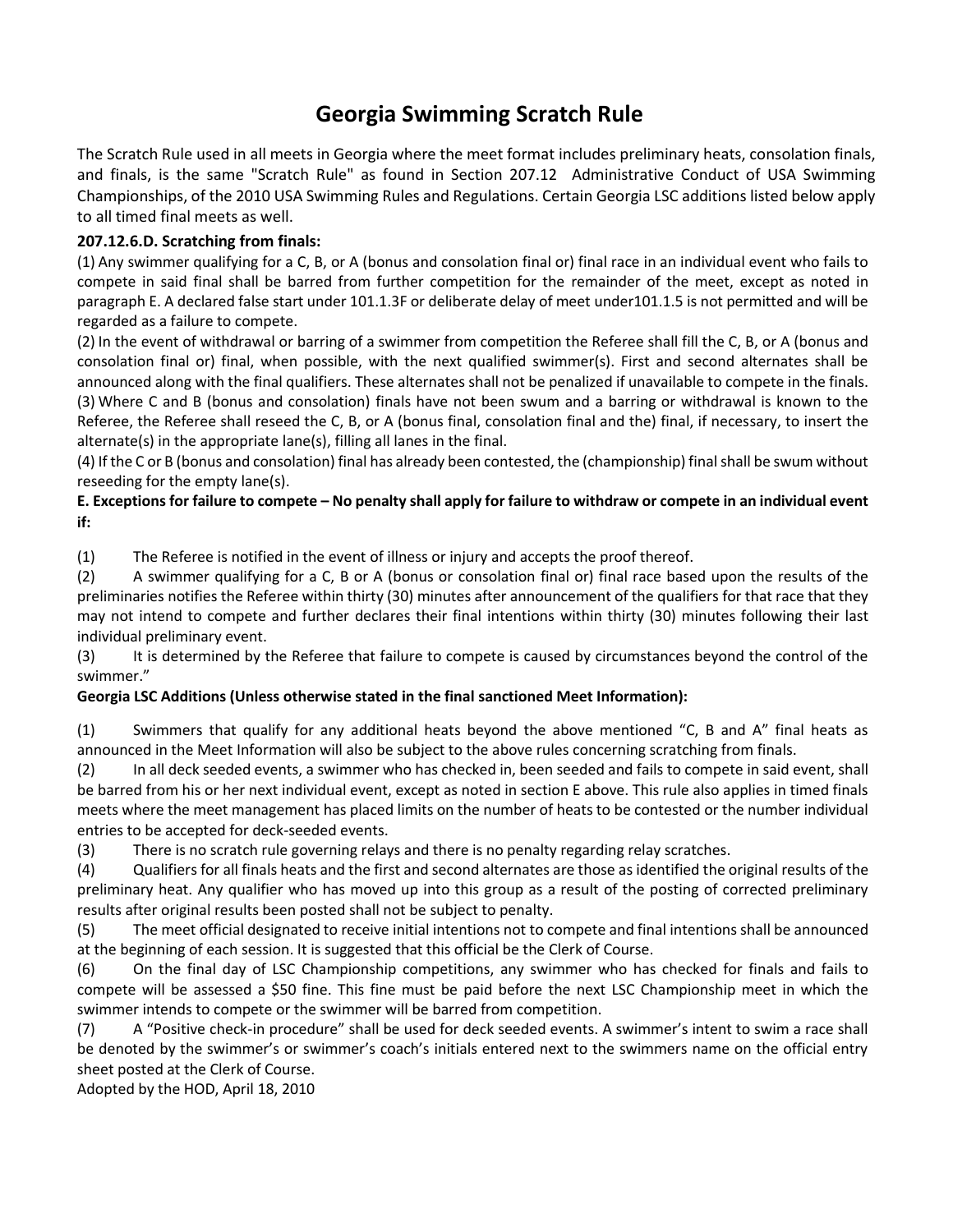#### **2022 Northeast Divisional Championships March 25th -27th, 2022**

|    | Team Name and Abbreviation<br><u>Leam Name and Abbreviation</u>       |                                |                                |
|----|-----------------------------------------------------------------------|--------------------------------|--------------------------------|
|    |                                                                       |                                |                                |
|    |                                                                       |                                |                                |
|    | Phone number _____________________<br>E-mail ________________________ |                                |                                |
|    |                                                                       |                                |                                |
|    | All coaches from your team present at the meet, must be listed        |                                |                                |
|    |                                                                       |                                |                                |
| 3  |                                                                       |                                |                                |
| 5. |                                                                       |                                |                                |
|    | <b>Entry Fee</b>                                                      | \$6.00 x (number of athletes)  | <b>E</b> _________             |
|    | <b>Relay Fee</b>                                                      | \$12.00 x (number of athletes) | $\Xi$ and $\Xi$ and $\Xi$      |
|    | Athlete Fee                                                           | \$15.00 x (number of athletes) |                                |
|    | <b>TOTAL</b>                                                          |                                | $\equiv$ 100 minutes of $\sim$ |

#### **Submit one check payable to: ABSC**

Entries must be received on or before **March 18th, 2022**

Send entries, check, and waiver to: Jonathan Foggin (jonathan@athensbulldogs.com)

139 Hope Avenue, Athens, GA 30606

#### WAIVER, ACKNOWLEDGMENT AND LIABILITY RELEASE

I, the undersigned coach, or team representative, verify that all swimmers and coaches listed on the enclosed entry are registered with USA Swimming. I acknowledge that I am familiar with the safety rules of USA Swimming and Georgia Swimming regarding warm-up procedures and that I shall be responsible for the compliance of my swimmers with those rules during this meet. In granting this sanction it is understood and agreed that USA Swimming, Georgia LCS, and ABSC shall be free and harmless from any liabilities or claims for damages arising by reason of injuries to anyone during the conduct of the event. I have reviewed RULE 302.4 FALSE REGISTRATION and understand that if a swimmer who is not properly registered with USA Swimming competes in a sanctioned competition, Georgia Swimming Inc. may impose a fine of up to \$100.00 per event against the individual, member coach or member club submitting the entry.

Signed and dated \_\_\_\_\_\_\_\_\_\_\_\_\_\_\_\_\_\_\_\_\_\_\_\_\_\_\_\_\_\_\_\_\_\_\_\_\_\_\_\_\_\_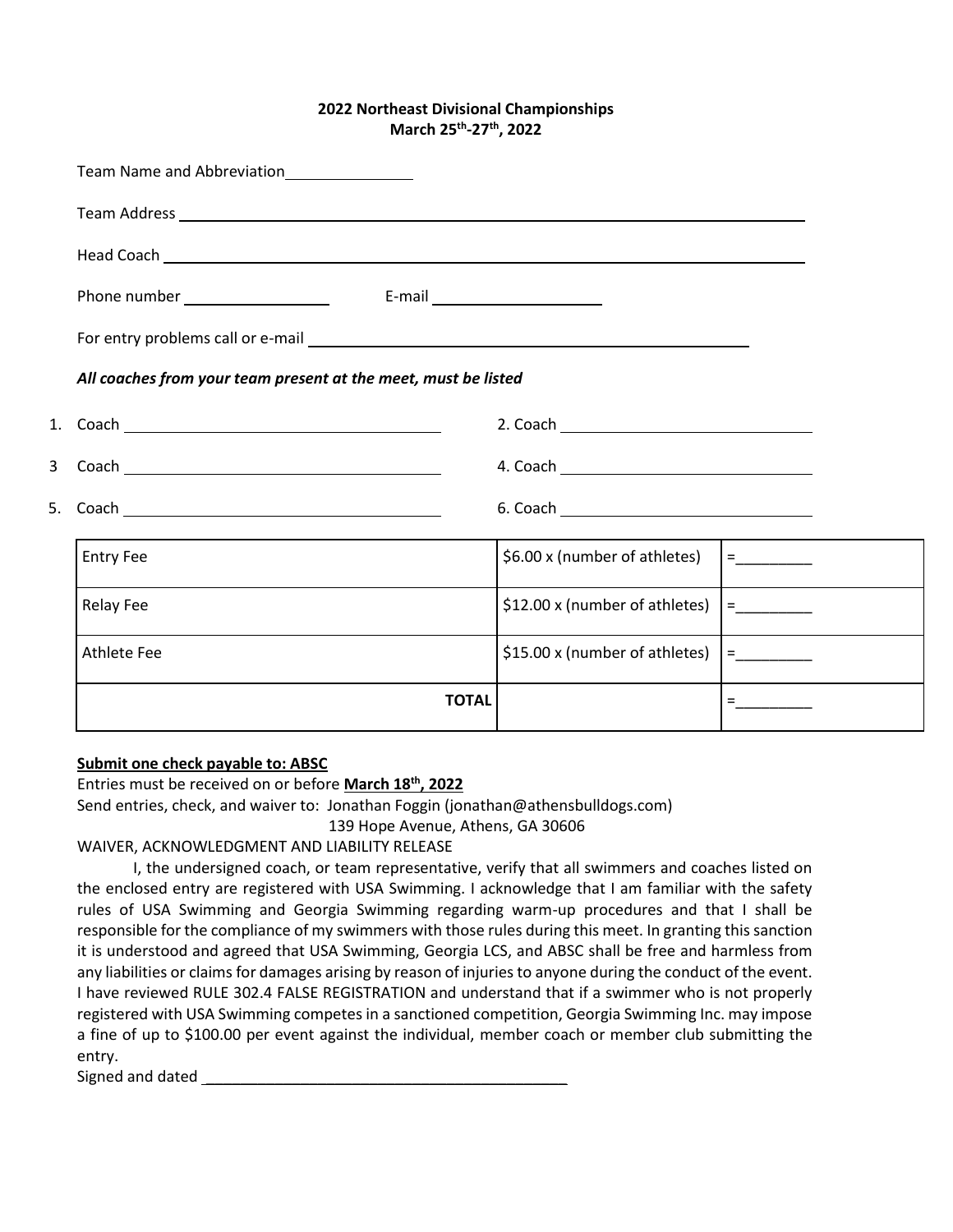## **COVID 19:**

## MASKS ARE STRONGLY ENCOURAGED IN ALL UGA FACILITIES

An inherent risk of exposure to COVID-19 exists in any public place where people are present. COVID-19 is an extremely contagious disease that can lead to severe illness and death. According to the Centers for Disease Control and Prevention, senior citizens and individuals with underlying medical conditions are especially vulnerable. USA Swimming, Inc., cannot prevent you (or your child(ren)) from becoming exposed to, contracting, or spreading COVID-19 while participating in USA Swimming sanctioned events. It is not possible to prevent against the presence of the disease. Therefore, if you choose to participate in a USA Swimming sanctioned event, you may be exposing yourself to and/or increasing your risk of contracting or spreading COVID-19.

BY ATTENDING OR PARTICIPATING IN THIS COMPETITION, YOU VOLUNTARILY ASSUME ALL RISKS ASSOCIATED WITH EXPOSURE TO COVID-19 AND FOREVER RELEASE AND HOLD HARMLESS USA SWIMMING AND [THE LSC] AND EACH OF THEIR OFFICERS, DIRECTORS, AGENTS, EMPLOYEES OR OTHER REPRESENTATIVES FROM ANY LIABILITY OR CLAIMS INCLUDING FOR PERSONAL INJURIES, DEATH, DISEASE OR PROPERTY LOSSES, OR ANY OTHER LOSS, INCLUDING BUT NOT LIMITED TO CLAIMS OF NEGLIGENCE AND GIVE UP ANY CLAIMS YOU MAY HAVE TO SEEK DAMAGES, WHETHER KNOWN OR UNKNOWN, FORESEEN OR UNFORESEEN, IN CONNECTION THEREWITH.

This statement shall also be included in heat sheets

**\_\_\_\_\_\_\_\_\_\_\_\_\_\_\_\_\_\_**